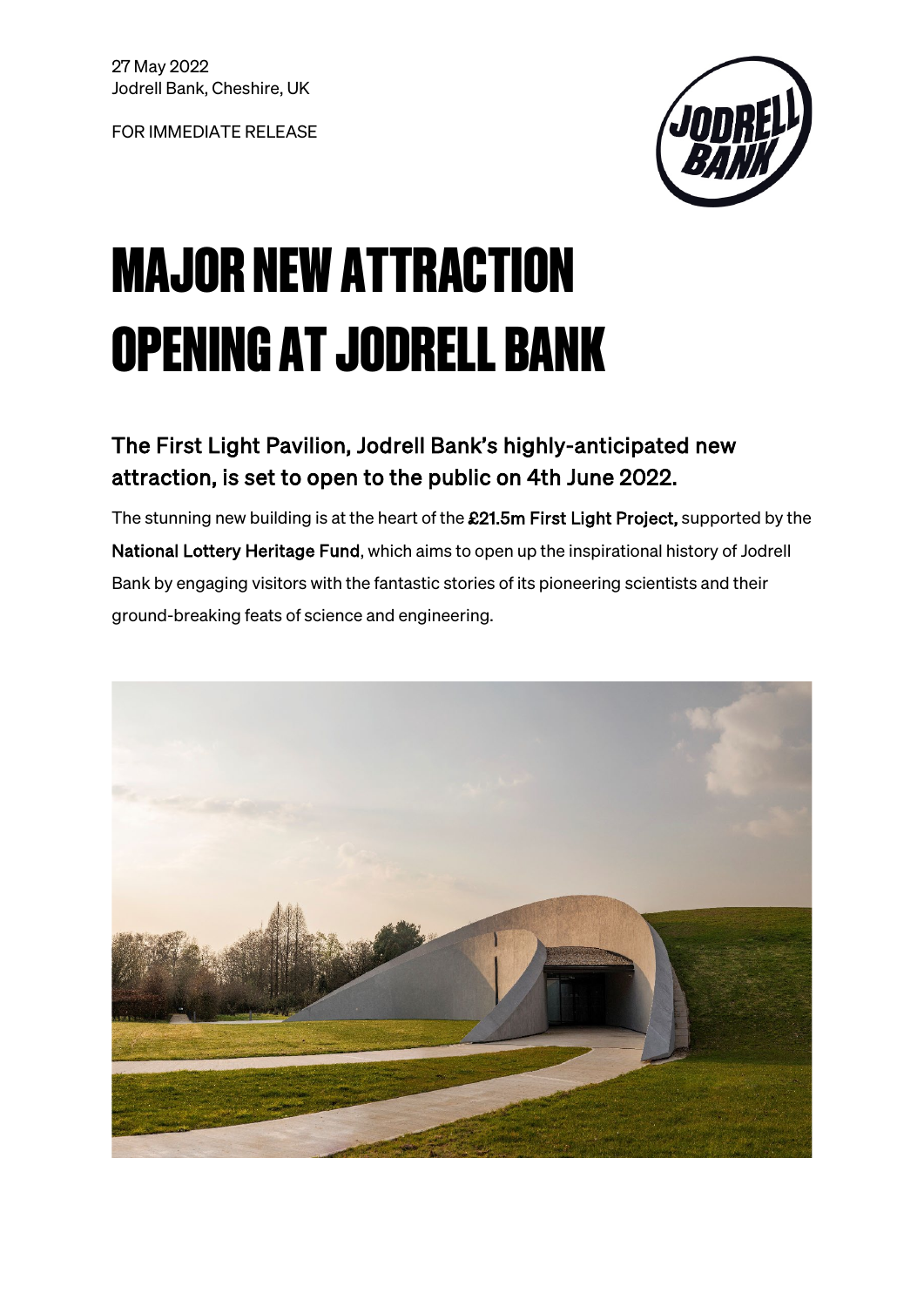FOR IMMEDIATE RELEASE



The launch of the new Pavilion will firmly establish the Jodrell Bank site, which is part of The University of Manchester, as a major UK cultural destination, fitting for its uniquely multidimensional status as a UNESCO World Heritage Site, national visitor attraction, cultural icon, and globally significant scientific research facility.

Eilish McGuinness, CEO of The National Lottery Heritage Fund said: *"Jodrell Bank is truly a unique heritage site, of national and international importance. The National Lottery Heritage Fund awarded £12.5 million so that the site's powerful human stories of curiosity, exploration and discovery could be shared with the public. The stunning new building will have a fantastic impact, delighting and inspiring every visitor."*

David Rutley, MP for Macclesfield, added: *"The opening of the First Light Pavilion will be a remarkable moment not just for Cheshire and the North West but for the whole of the UK. Visitors from across the nation will be able to come here and celebrate the pioneering spirit of endeavour that this much-loved site has come to represent."*

The concept for the new building was an original idea developed by **Jodrell Bank's** Professors Teresa Anderson and Tim O'Brien who have passionately spearheaded the project since its inception.

Professor Teresa Anderson, Director, Jodrell Bank Centre for Engagement said: *"After years of planning, we are thrilled to finally be able to welcome visitors in to our new First Light Pavilion. This moment will mark a whole new chapter for Jodrell Bank."*

The First Light Pavilion was designed by international architecture firm HASSELL to respond sympathetically to its unique surroundings. The striking building takes the form of a grasstopped 76m diameter dome which cleverly mirrors the shape and scale of the landmark Lovell Telescope.

By maintaining an age-old tradition of building structures that express our relationship to the skies above us, the building also makes reference to ancient sites such as Stonehenge and Newgrange, by aligning with the sun via a meridian line cut through the dome's entranceway.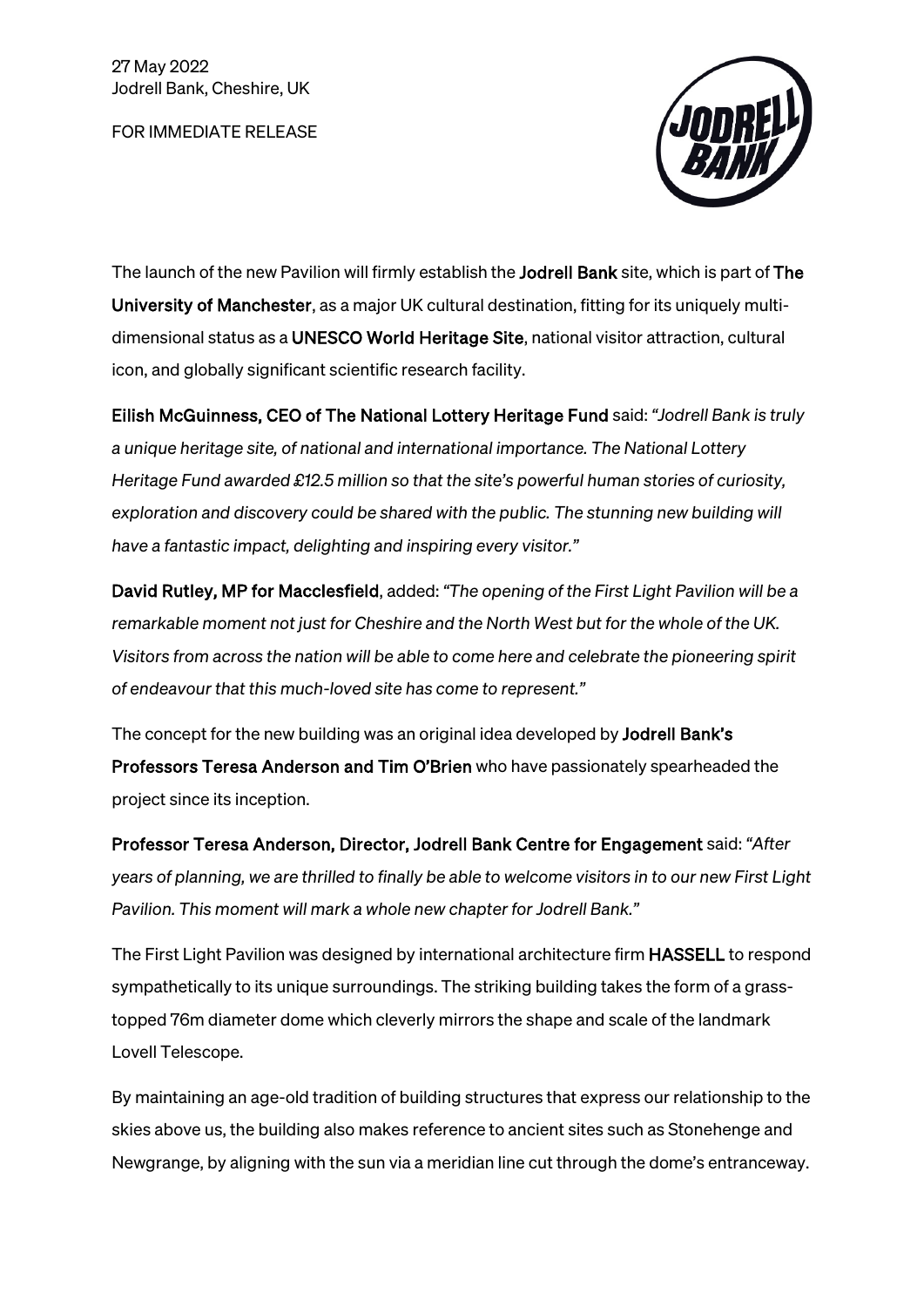FOR IMMEDIATE RELEASE



Facing due South, a slim vertical window right in the centre of the building invites the sun to shine through a finger of light that moves across the entrance foyer as the day goes on, acting as a giant sundial.



Diana Hampson, Director of Estates and Facilities at The University of Manchester said: *"This is a truly visionary build and a wealth of brilliant people have come together to bring it to life. The ambitious design has been expertly realised by the construction team at Kier and we couldn't be more proud. We can't wait to see it open to the public."*

Inside the new Pavilion, visitors will be able to engage with the site's rich heritage in a brand new permanent exhibition. Created by leading exhibition designers Casson Mann, The Story of Jodrell Bank, will bring to life the fascinating history of the site which dates back to 1945 and the birth of a whole new science: the exploration of the Universe using radio waves instead of visible light. Jodrell Bank's story continues through the height of the Space Race and the tensions of the Cold War, to today's new discoveries and world-leading research.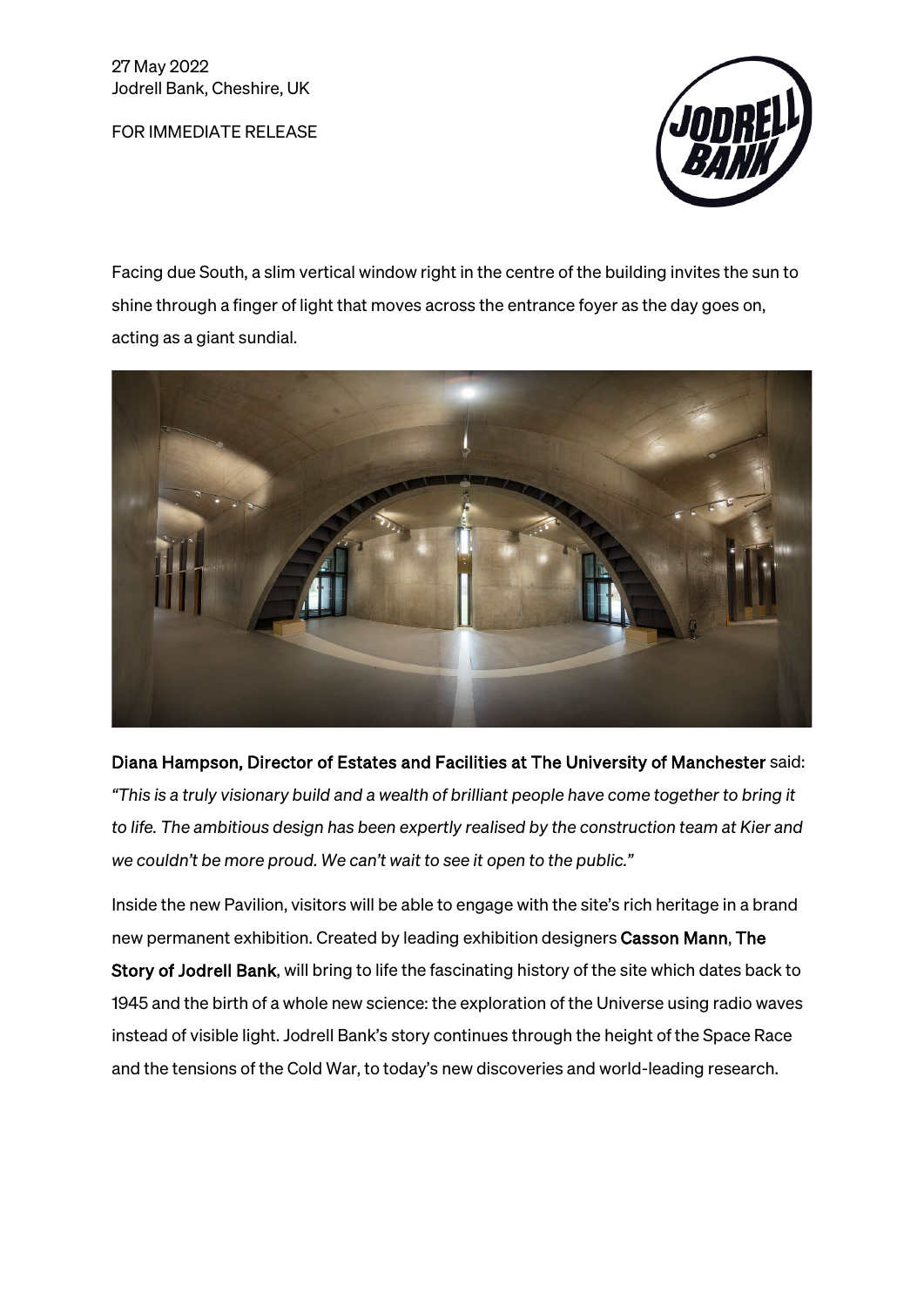FOR IMMEDIATE RELEASE



Exhibition audiences will be able to see a range of fascinating archive materials brought together for the first time including audio, film, dairies, letters, plans, notebooks and photographs. Highlights include a number of personal items belonging to Jodrell Bank's founder, Sir Bernard Lovell including his school report and family photographs. While mostly digitised, physical items will also be on display including a large section of the telescope gear rack.



The actual fabric of the exhibition will make innovative use of parts of the iconic Lovell Telescope. 15 4m high panels taken from the underside of the Telescope during its recent renovation will serve as the backdrop to interactive projected animations created by the award-winning digital media studio Squint/Opera.

Far from traditional displays of words, pictures and static objects, this highly interactive exhibition will weave archives and artefacts together with animations, projections and experiences. Visitors will be able to sit back in a deckchair to experience the thrill of a meteor shower, see like a snake, and even try 'driving' a radio telescope. Once visitors have explored this exhilarating space, they'll be tasked with a quiz where successful completion will allow them to set off a projected meteor shower across the breadth of the exhibition.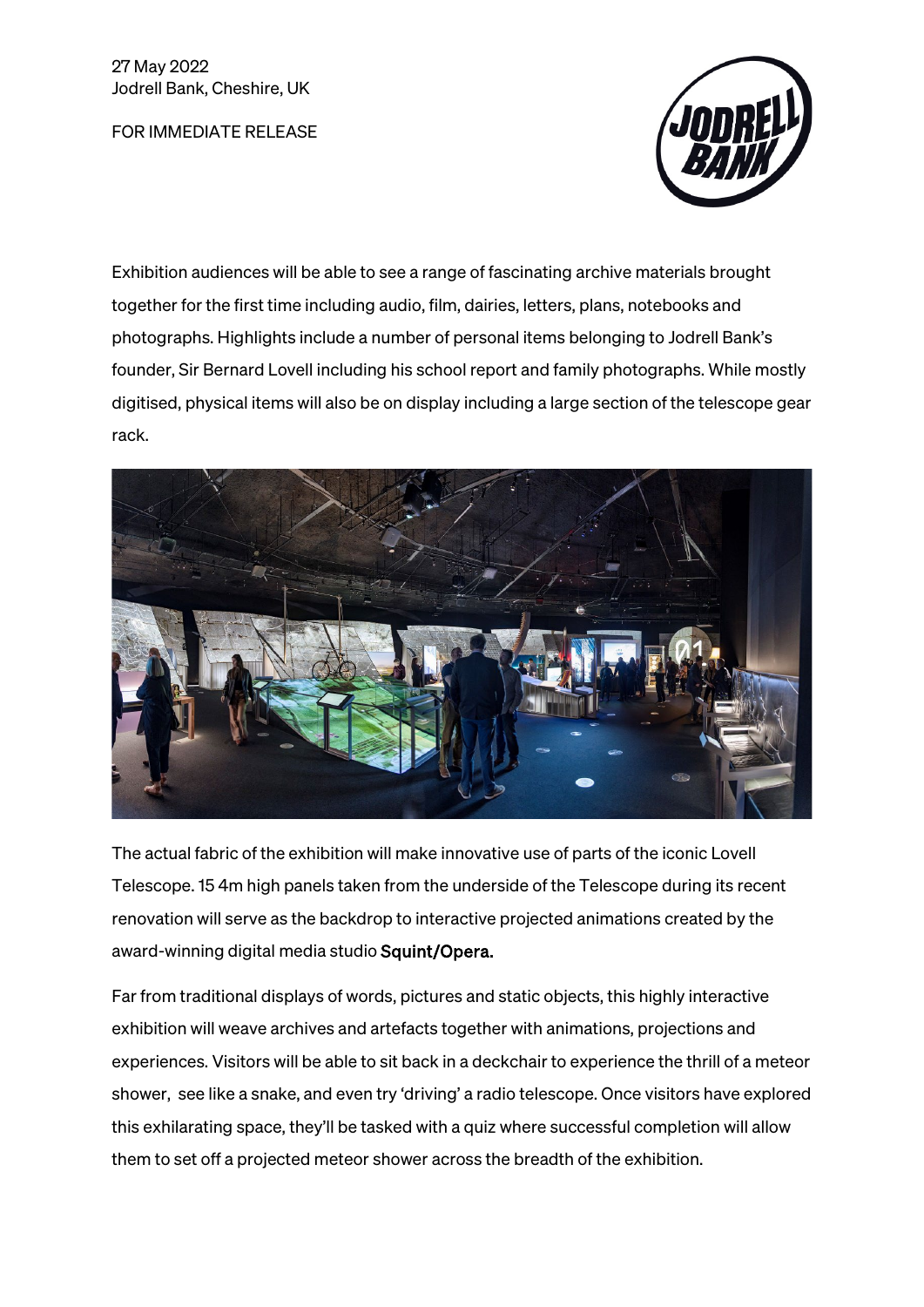FOR IMMEDIATE RELEASE



Meanwhile, visitors will also be able to experience vivid planetarium-style shows in a custom built auditorium, complete with a curved projection screen and an impressive 9 digital projectors.

The state-of-the-art Space Dome will offer every visitor an immersive audio-visual experience with a specially commissioned film about the history of Jodrell Bank, narrated by Professor Brian Cox.

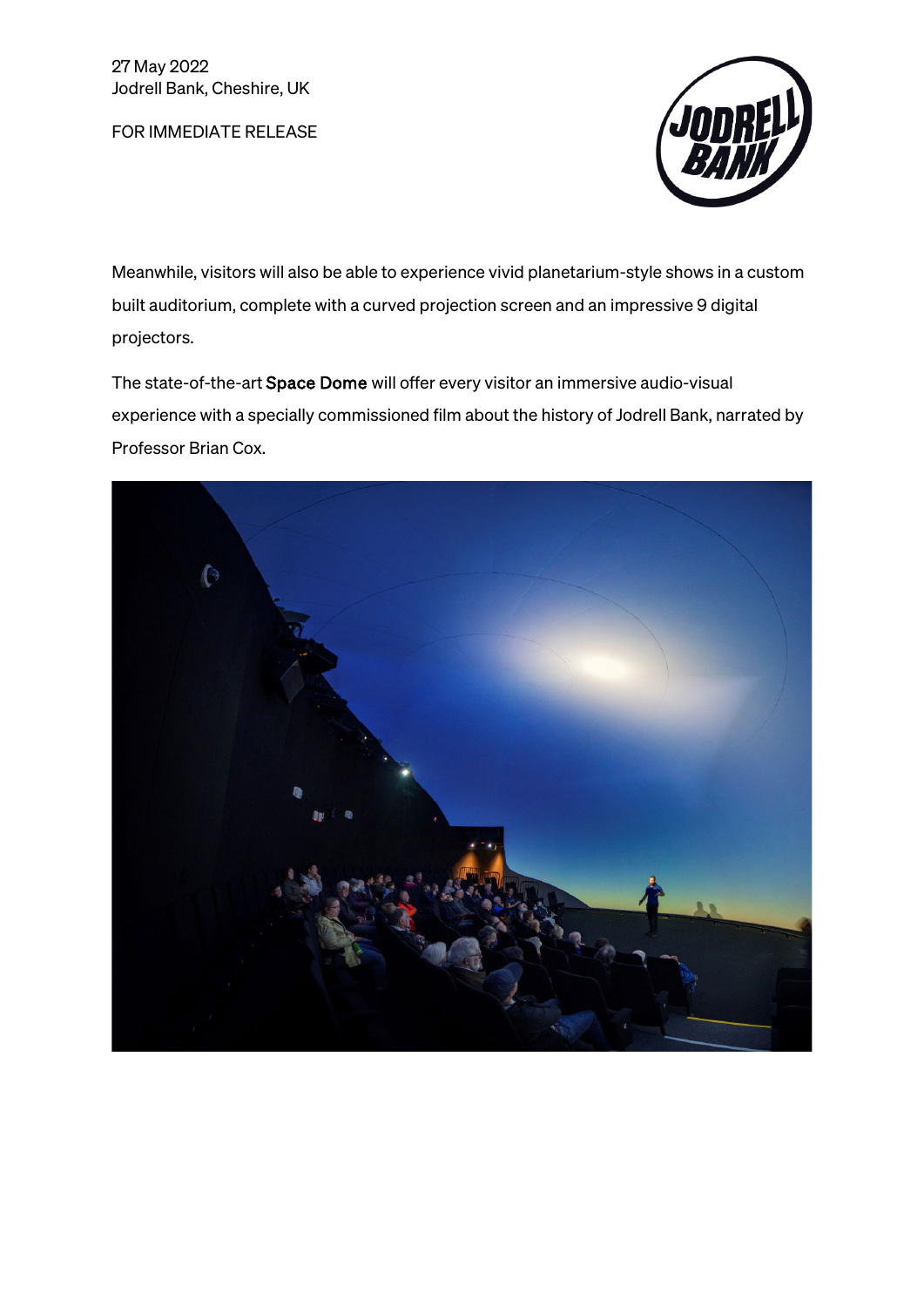FOR IMMEDIATE RELEASE



And finally, the 130-seat First Light Café, complete with a stunning terrace overlooking the Jodrell Bank Arboretum and a fresh menu using seasonal and sustainable produce, will also open. Serving breakfasts, lunches, cream teas and more, the cafe will champion a host of local and artisan produce -from Goostrey gooseberries to Cheshire cheese!

All this complements Jodrell Bank's existing visitor offer and audiences will still be able to enjoy the thrill of getting up close to the giant Lovell Telescope, experimenting with the science of radio astronomy in the site's current indoor and outdoor exhibits, or exploring the extensive Jodrell Bank Arboretum and browsing the ever-popular Jodrell Bank Shop.

First Light at Jodrell Bank is supported by the National Lottery Heritage Fund, the UK Government (DCMS), The University of Manchester, and a number of kind donors including the Wolfson, Garfield Weston, Denise Coates, and Stavros Niarchos foundations.

-ENDS-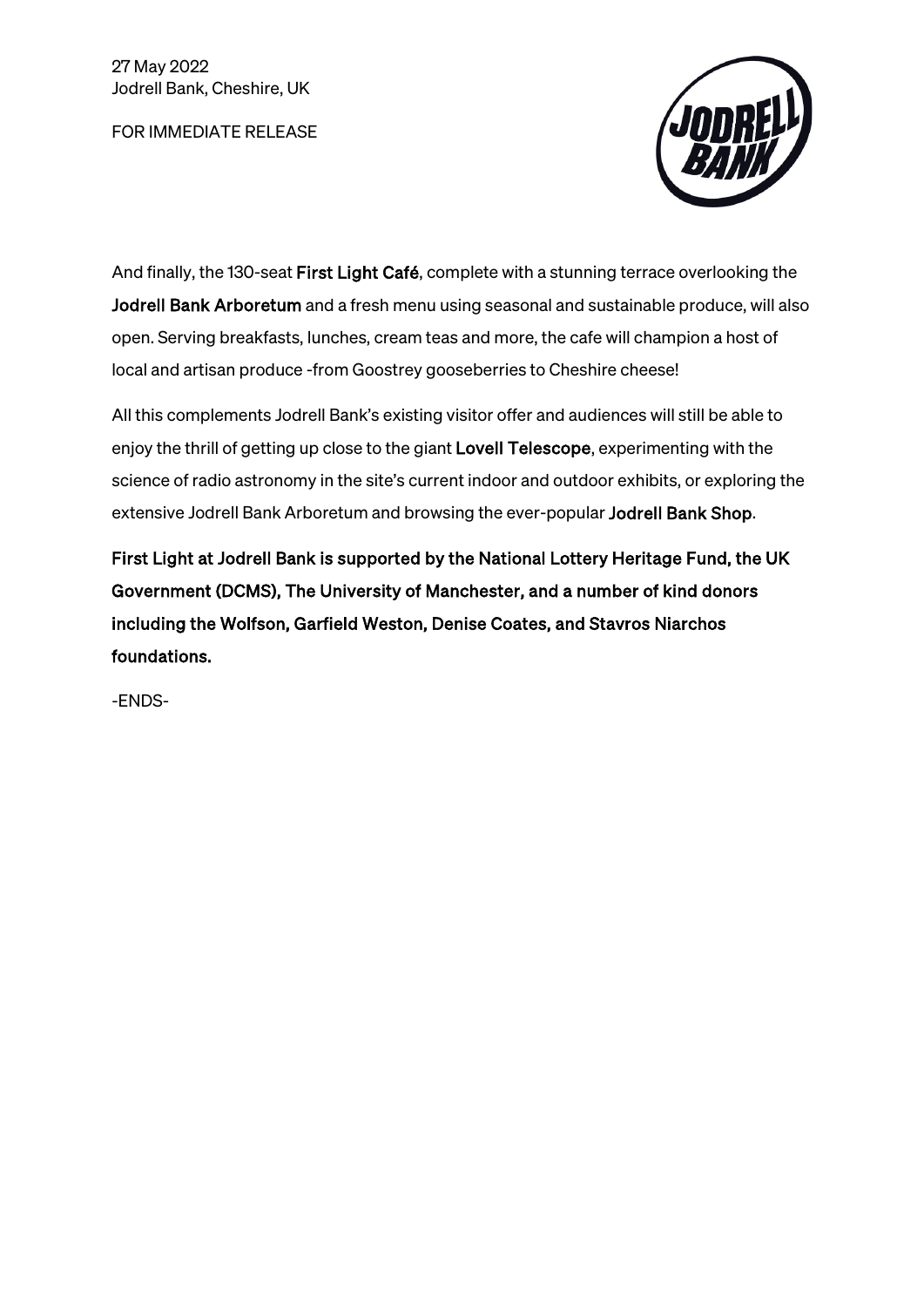FOR IMMEDIATE RELEASE



# FOR MORE INFORMATION:

For further information, including to request images, interviews or press visits, contact:

Amy Bishop, Jodrell Bank Centre for Engagement [Amy.Bishop@manchester.ac.uk](mailto:Amy.Bishop@manchester.ac.uk)  Ben Robinson, The University of Manchester [Ben.Robinson@manchester.ac.uk](mailto:Ben.Robinson@manchester.ac.uk) 

Kate Simon, Travel Tappers PR [Kate@traveltappers.co.uk](mailto:Kate@traveltappers.co.uk) 

# IMAGES:

Images are available here: <https://www.dropbox.com/sh/1chlu8qflznxi5n/AAAKuhmEEG8L3x8OKrlYjjnta?dl=0>

# NOTES TO EDITORS:

# About Jodrell Bank

Founded in 1945, Jodrell Bank's inspirational story includes revolutionary scientific discoveries, amazing feats of engineering, the dawn of the Space Age and the creation of the Grade I listed Lovell Telescope, an icon for British science and engineering. The site is proudly owned by The University of Manchester and is part of The Jodrell Bank Centre for Astrophysics a world-leading science research institute, and The Jodrell Bank Centre for Engagement, a multi award-winning centre for excellence in public participation and engagement with science, culture and heritage. Jodrell Bank was inscribed by UNESCO on the World Heritage Site list in 2019 in recognition of its internationally significance science, heritage and cultural impact.

#### [www.jodrellbank.net](http://www.jodrellbank.net/)